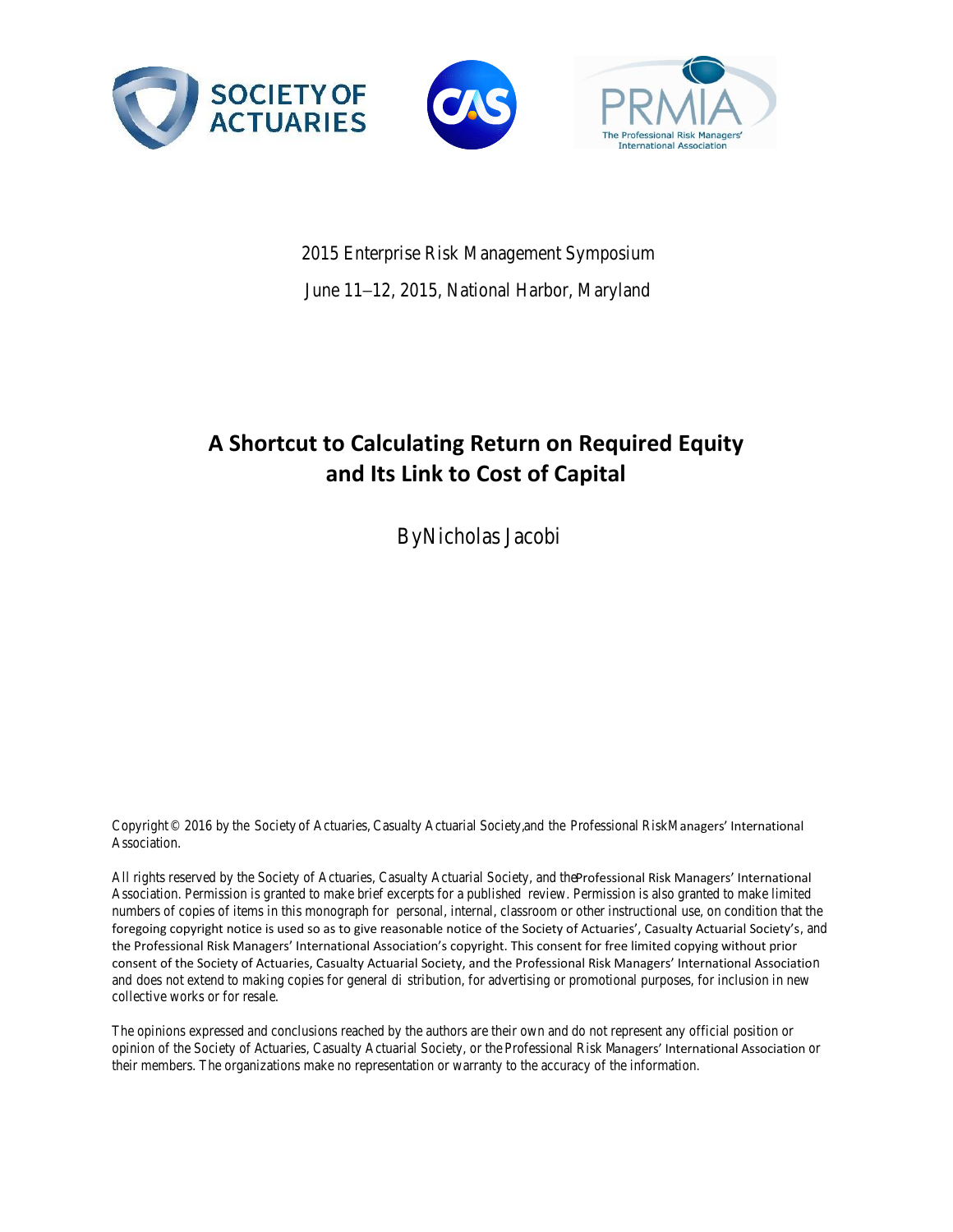## **2. The RORE Shortcut Method**

Consider a block of business of sufficient credibility. The reserving process is designed to either set aside the exact amount of premium necessary to pay benefits or to account for movements in deposit accounts of policyholders. Let a target loss ratio metric represent this concept via the removal of expenses and profit from the full percentage allocation of premium.

Target Loss Ratio (TLR) =  $1$  – Profit Margin

TLR is a meant to represent a pricing metric set at the start of the product's life cycle. At the time of calculation, the GAAP reserve is the best estimate allocation of premium needed to cover claims or record deposits over the lifetime of the block.

GAAP Reserve  $(G)$  = Premium  $(P)$  x TLR

The statutory reserve can be viewed as a factor of the GAAP reserve using more conservative assumptions. A study of the average ratio between the two reserves or a heuristic approach is sufficient to define the more conservative statutory reserve in terms of the GAAP reserve.

> Statutory Reserve  $(S) = N x GAP$  Reserve  $(G)$ , Where  $N > 1$

For this shortcut method, we are setting a constant N based on the average difference between GAAP and statutory reserves over the life of the product. In theory, every reserve dollar saved will be spent on benefits or paid out in annuity payments, thus, over the lifetime of the block, total payments will equal the reserve, G, we just defined.

Total Benefits  $(B) = GAP$  Reserve  $(G) =$  Premiums  $(P)$  x TLR

There are several studied numbers needed to complete the calculation:

- 1. The equivalent **Ci factors** used to compute the block's risk-based capital (RBC) calculation. These factors are applied to premium or statutory reserve balances. For example, to cover the C2 risk, a company might need to hold 6 percent of premium and 2 percent of statutory reserves.
- 2. A measure of the **covariance** among the Ci factors. To continue the example, the summation of the C1–C4 factors might be 30 percent of premium and 10 percent of reserves, but the factors could have a 20 percent covariance between each other, a covariance factor of 80 percent.
- 3. The **target RBC percentage** (RBC %). This is an enterprise-level business decision to hold a given premium over the minimum RBC capital needed for solvency. For instance, a company may decide to maintain a 400 percent RBC ratio to target a specific credit rating on its debt.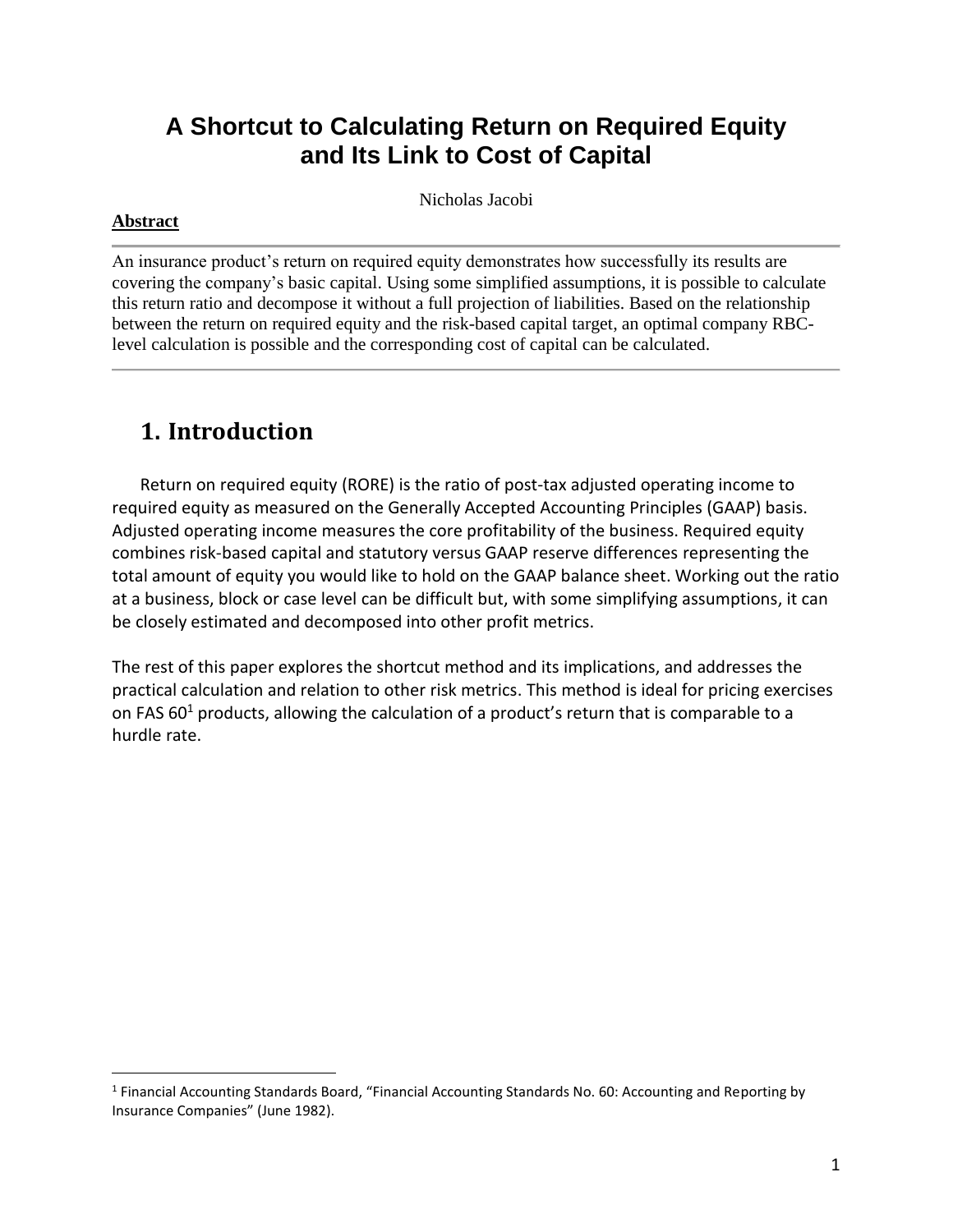4. **Valuation capital**. This is the percentage difference between statutory and GAAP reserves that will have to be held as capital. For example, if the corporate tax rate is 35 percent and the specific products only obligation to hold extra capital above its RBC level is to fund the deferred tax asset, then the total amount of valuation capital is 35% x (statutory – GAAP reserves). Depending on the accounting treatment, this capital is held against the reserve differences, deferred acquisition cost (DAC) amortization or deferred tax asset, and sometimes all three.

The idea of the process is to write the numerator and denominator of RORE, post-tax adjusted operating income (AOI) and required equity respectively, in terms of their percentage of GAAP reserve, then when taking the ratio all GAAP reserves will cancel out, leaving a RORE defined purely in terms of the pricing, RBC and valuation ratios.

The working equation for RORE, on a present value basis, is

 $RORE =$ Post-Tax Adjusted Operating Income (AOI) Required Equity

Note that the numerator is dependent on the denominator, as part of AOI is the investment return on required equity. Due to this dependency, the equations below first expand required equity, writing everything in terms of the GAAP reserve.

Required Equity = RBC Capital 
$$
+
$$
 Valuation Capital

This can be expanded to

$$
Equity = \left(\sum_{i=1 \text{ to } 4} Cp_i P + \sum_{i=1 \text{ to } 4} Cr_i \, \text{STAT Reserve}\right) \text{(Target RBC)} \text{(Covariance)} + X\% \text{(STAT Reserve} - \text{GAAP Reserve)}
$$

After substituting the relationships from the first paragraphs of this section, every term can be related to the GAAP reserve, which is then factored out

$$
Equity = \text{GAP Reserve } \left[ \left( \sum C p_i \frac{1}{TLR} + \sum C r_i N \right) \left( \text{Target RBC} \right) \left( \text{Covariance} \right) + X\% (N-1) \right]
$$

Let the first term in the second factor generically be called the **RBC capital ratio**. This simplifies the result to

$$
GAAP Reserve [RBC Capital Ratio + X\%(N-1)]
$$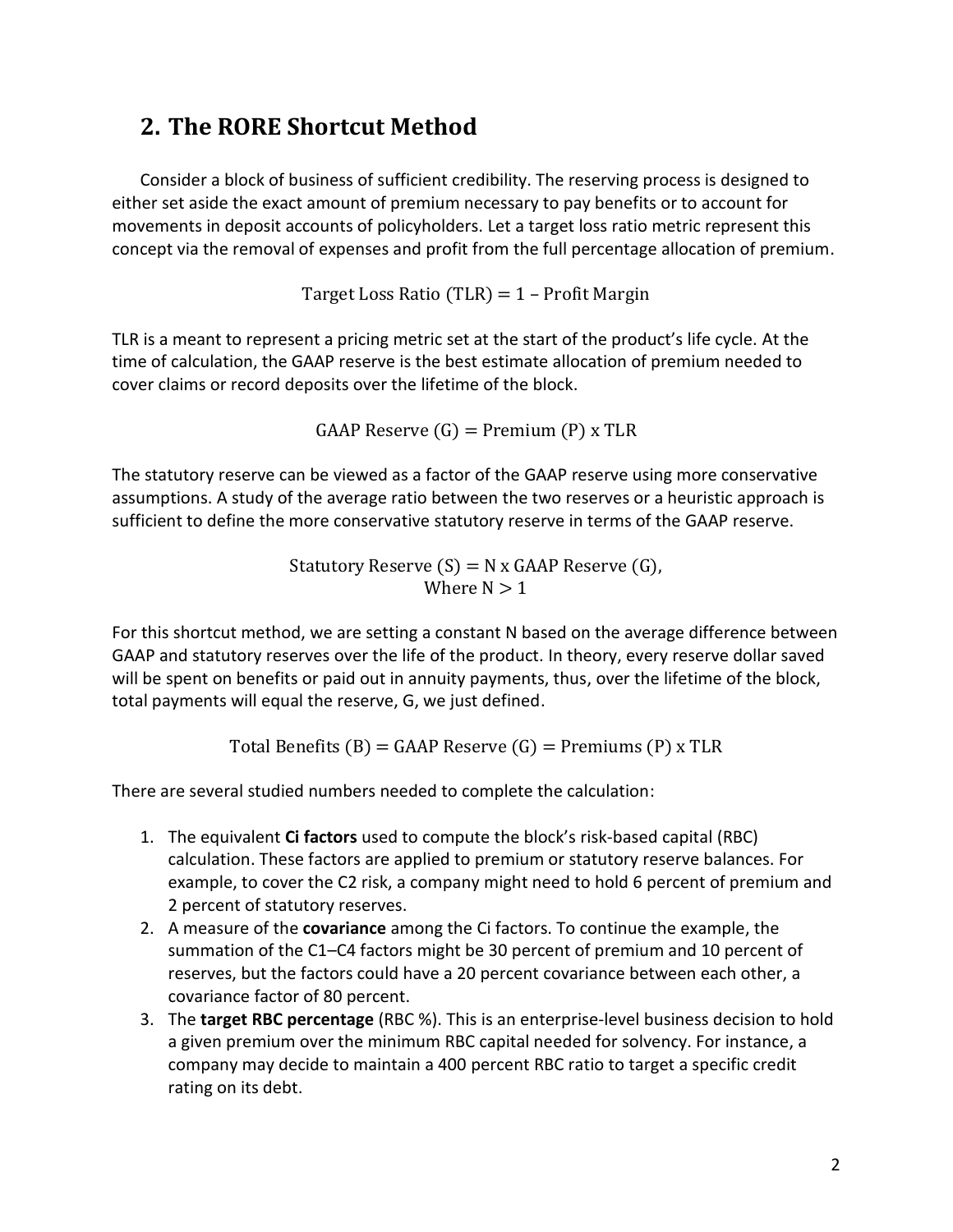The X% represents the difference between GAAP and STAT reserves that must be held on the GAAP balance sheet based on the product's accounting rules. The sum of the RBC capital and the X% of the STAT/GAAP difference represents the GAAP equity associated with the product.

Proceeding further, the adjusted operating income numerator can be written in terms of the GAAP reserve as well.

AOI = Premium-Benefits − Expenses + Net Investment Income

$$
AOI = GAAP Reserve \left[ \frac{1}{TLR} - 1 - \frac{Express Margin}{TLR} + I_1 + I_2(Equity) \right]
$$

Where the **expense margin** is the sales, general and administration (SG&A) expenses as a percent of premium, **I1** is the rate of return on GAAP reserves and **I2** is the rate on required equity. This formula is assuming the sum of GAAP reserve changes over the life of the product at the time of calculation is 0 but that we are crediting the interest on those reserves to AOI.

When calculating RORE as the ratio of the post-tax AOI to required capital, the GAAP reserves now cancel out, leaving an estimate based completely on the pricing ratios, capital targets and tax rate.

RORE = 
$$
\frac{\left(\frac{1}{TLR}-1\right)-\frac{\text{Expense Margin}}{TLR}+I_1+I_2 \text{ [RBC Capital Ratio + X% (N-1)]}}{\text{RBC Capital Ratio + X% (N-1)}}(1-\text{Tax Rate})
$$
(1)

Equation 1 above has a number of important features that describe the business:

- RORE is defined solely in terms of the business ratios targeted by the company without reference to volume.
- The number of factors used in the calculation is minimal, requiring the TLR, expense margin, expected returns on GAAP reserves and required equity, and RBC target, with the X% factor, N factor, C factors and covariance the result of straightforward studies.
- There is a feedback component in that increases in required equity also increase AOI in the numerator, dampening the impact of equity increases.
- AOI is a GAAP-based reporting metric of income statement earnings while required equity is a balance sheet quantity calculated using statutory principles and adjusted to a GAAP basis. Hence the AOI is a cumulative sum over a quarter, year, etc., while the required equity is an average of the balance sheet quantity over the corresponding period of time.
- The first term in the numerator is the underwriting gain priced into the business, company or product. For example, if a product is sold for a \$100 premium with a target loss ratio of 90 percent, there is an expectation to retain \$10. Given a GAAP reserve of \$90, we can anticipate the same \$10 retained by evaluating the formula: 90(1/90% − 1)  $= $10.$
- The second term evaluates to the full expense margin of the product or business. We can expand the example above to show that if the TLR was 90 percent and expense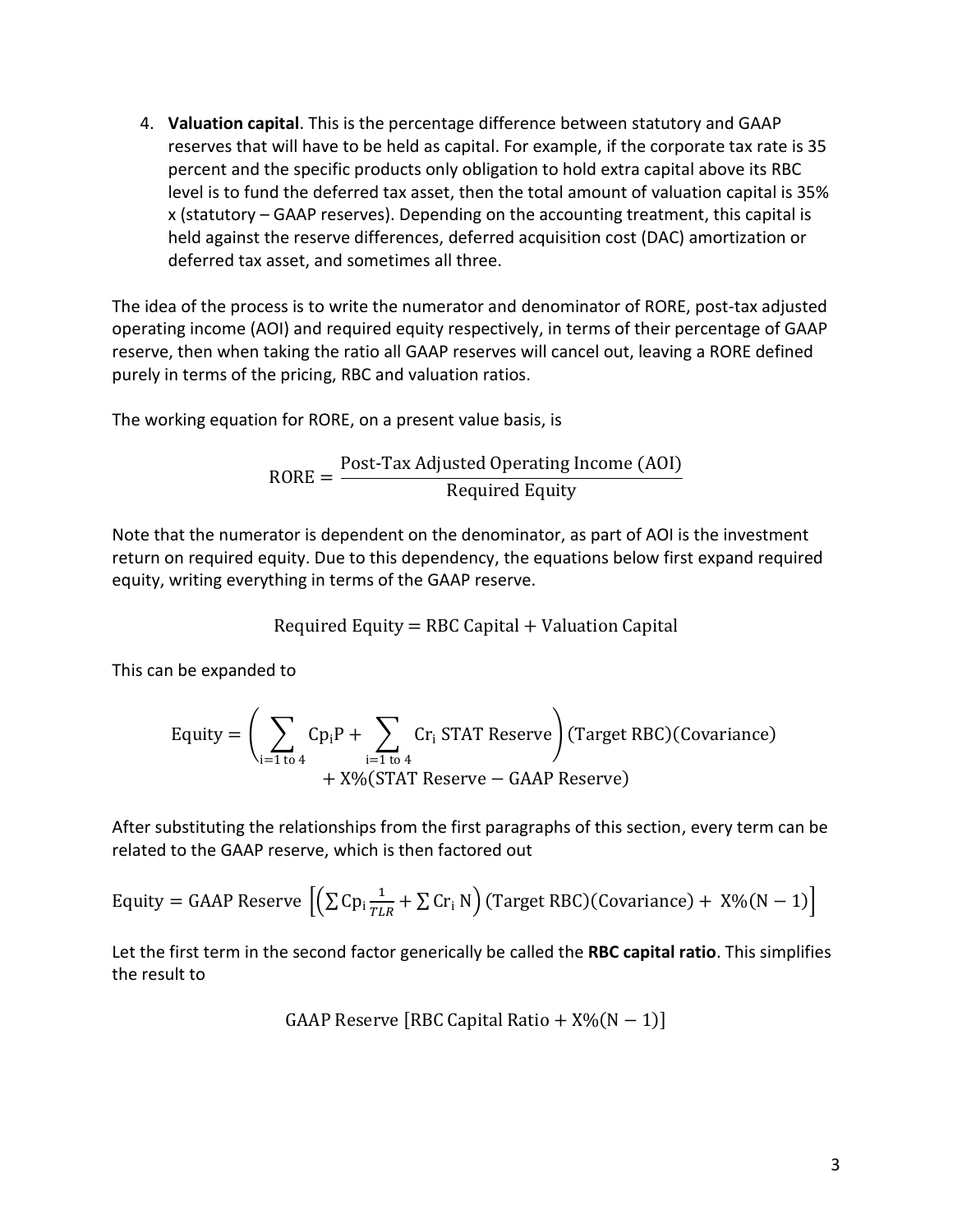margin 5 percent, the total retention would be 15 percent, and that on \$100 of premium, the expense margin is evaluated to 90(5%/90%) = \$5 as predicted by the 5 percent margin assumption.

 The third term in the numerator equates to the net investment income expected to be generated, with an adjustment due to the equity ratio.

Based on the points above, the formula can be written in a more business conscious way:

### $RORE = \frac{Post\text{-}Tax\text{ Underwriting Margin} + \text{Expense\text{ Margin}} + \text{Net\text{ Investment Income}}}{(P) + \text{Net\text{Current Income}} + \text{Net\text{Interest}}$ Equity

In this form, a profit margin is not explicitly stated. It is assumed to be included in the target loss ratio but it can be embedded in the expense assumptions or listed separately without loss of generality.

As an example of this formula in action, we can consider a company that is setting new business sales policy and is attempting to determine the optimal TLR for new business pricing purposes for several product lines. Based on the latest valuation data, estimates on the N, X%, RBC and expense factors are given with the current TLR estimates representing actual pricing policy. Holding a common return of 3% on GAAP reserves and 4% on equity with a 35% tax rate, the current ROREs are comparable to produce hurdle rates.

|                         |      |     |       | <b>RBC Factors</b> |              |        |     |     |             |        |
|-------------------------|------|-----|-------|--------------------|--------------|--------|-----|-----|-------------|--------|
|                         |      |     | Exp   |                    |              |        |     |     |             | Hurdle |
| Sale of                 | N    | Х%  | Ratio | $\Sigma$ Ci(p)     | $\sum$ Ci(r) | Target | Cov | TLR | <b>RORE</b> | Rate   |
| <b>Traditional Life</b> | 103% | 35% | 16%   | 9%                 | 5%           | 400%   | 90% | 85% | 5%          | 5%     |
| Disability              | 101% | 20% | 11%   | 5%                 | 4%           | 450%   | 80% | 90% | 6%          | 10%    |
| Dental                  | 100% | 10% | 30%   | 10%                | 8%           | 250%   | 85% | 75% | $-3%$       | 8%     |
| Long-Term Care          | 104% | 25% | 19%   | 9%                 | 12%          | 300%   | 75% | 80% | 8%          | 5%     |
| Health                  | 102% | 15% | 14%   | 3%                 | 4%           | 350%   | 70% | 85% | 17%         | 12%    |

The illustration suggests that TLRs should be dropped for the disability and dental lines but could be increased for long-term care and health.

The remaining sections will discuss the implications and usages of this relationship in reference to total company value.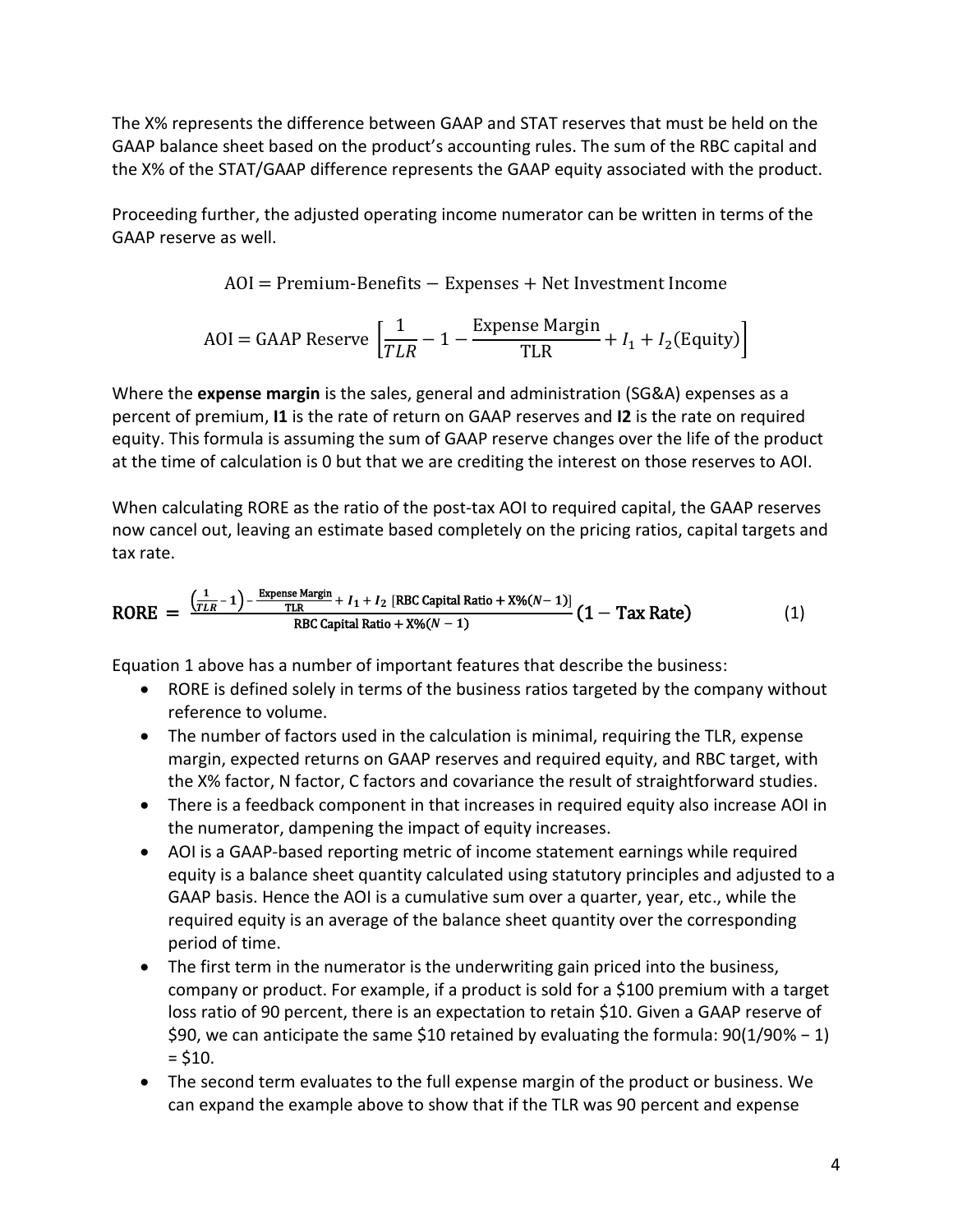# **3. RORE Optimization and Cost of Capital**

While RORE can be calculated at a case or policy level, product or reporting group level, it is useful in determination of company value through calculation at the highest level.

When calculated for an entire company, the evident question is this: Which of the dependent ratios, TLR, expenses, interest, etc., is most controllable at a senior executive level?

**Target loss ratio**: Although TLR is controllable at the highest company level in theory, actual pricing policy is often set by high competitive pressure and internal expertise at all levels of the company and can be difficult to change in practice. Achieving a different TLR also has a drastic impact on AOI, leading to high earnings volatility and RORE fluctuations.



**Expense margin**: Increases in expense margins are often seen as temporary investments while expense cuts are deemed permanent targets. Indeed, the equation shows that RORE is positively correlated to expense margin as it has a direct impact on AOI.



**Investment returns**: Both the return on GAAP reserves and required equity are difficult to change as insurers work under restricted investment conditions and regulatory pressure. In addition, these returns are usually shared with the policyholders in some way. Increases in investment income are usually parlayed into better pricing and market share components.

**The X%, N and RBC covariance factors**: These factors are largely prescribed or derived from prescribed calculations and are difficult to change.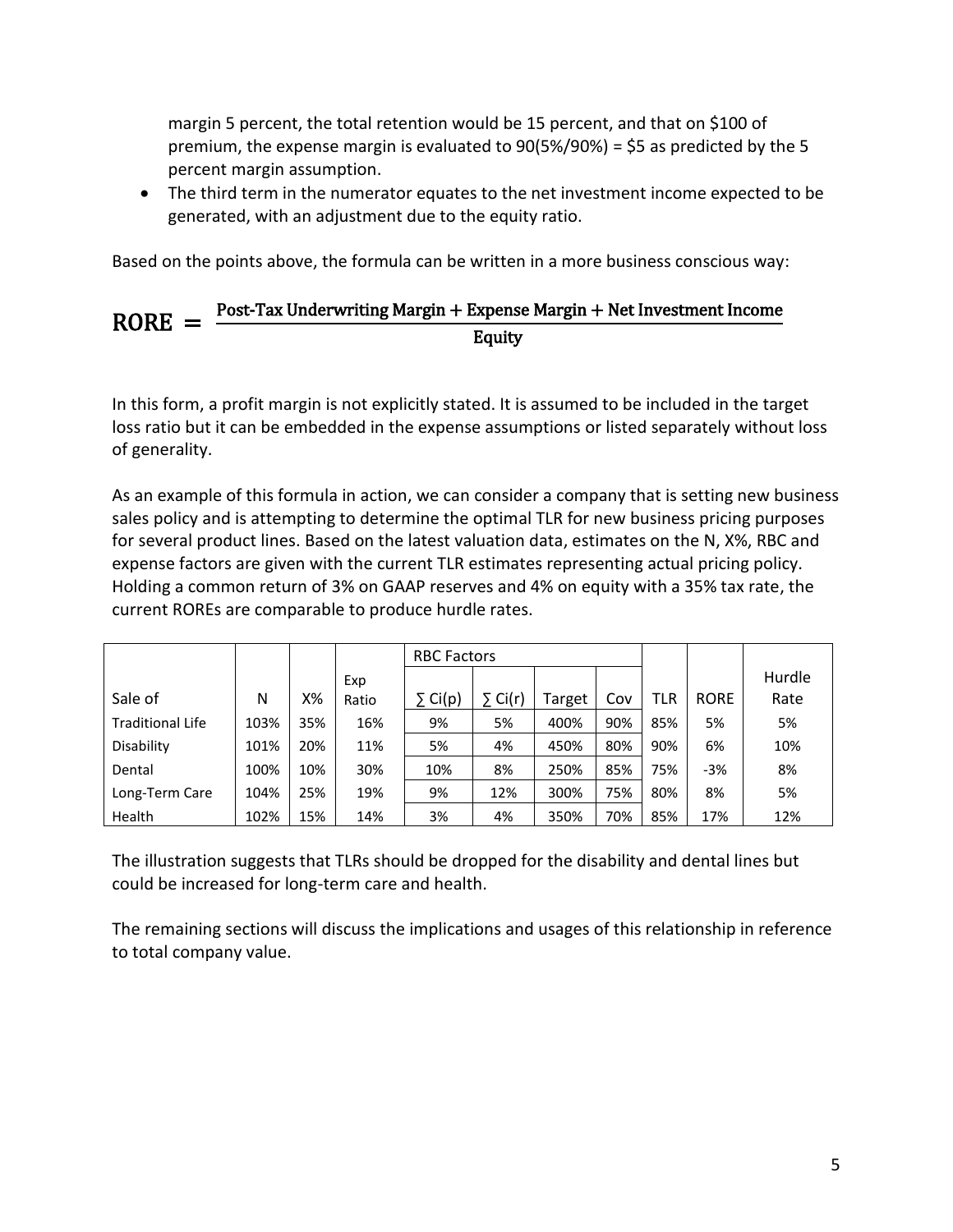**Tax rate**: Corporate tax rates are largely out of a company's control, but it is worth noting that the effective tax rate can be managed in varying ways. The assumption is that RORE will be calculated at the corporate rate and is not a changeable quantity.

**Target RBC ratio**: Of all the relevant factors, this is the most relevant to debate. Although under external pressure for increases from rating agencies and decreases from investors, there is a business decision on what ratio should be targeted at a company and often business unit level.

As the target RBC ratio increases, the equity will increase, putting pressure on the RORE, but since the numerator and denominator of the RBC ratio are both impacted by the target RBC ratio, there is feedback created that dampens the decrease in RORE as equity rises, as an example below with a common set of ratios demonstrates.



There is a balancing act that must be performed when setting the RBC target. Investors don't want a company that hordes capital to achieve an AAA rating when they could be paying them dividends and have a comfortable AA rating, hence there is pressure to lower the target. On the other hand, regulators and rating agencies want as high a target as possible for solvency and credit rating's sake, not to mention that if similar companies raise or lower their target, there is pressure to maintain the same level as the competition.

Movements in RORE are hyperbolic in relation to the RBC target because the equation shows that any target change will fully impact the denominator but only partially impact the denominator to the extent that investment income is earned on the required equity and added to adjusted operating income.

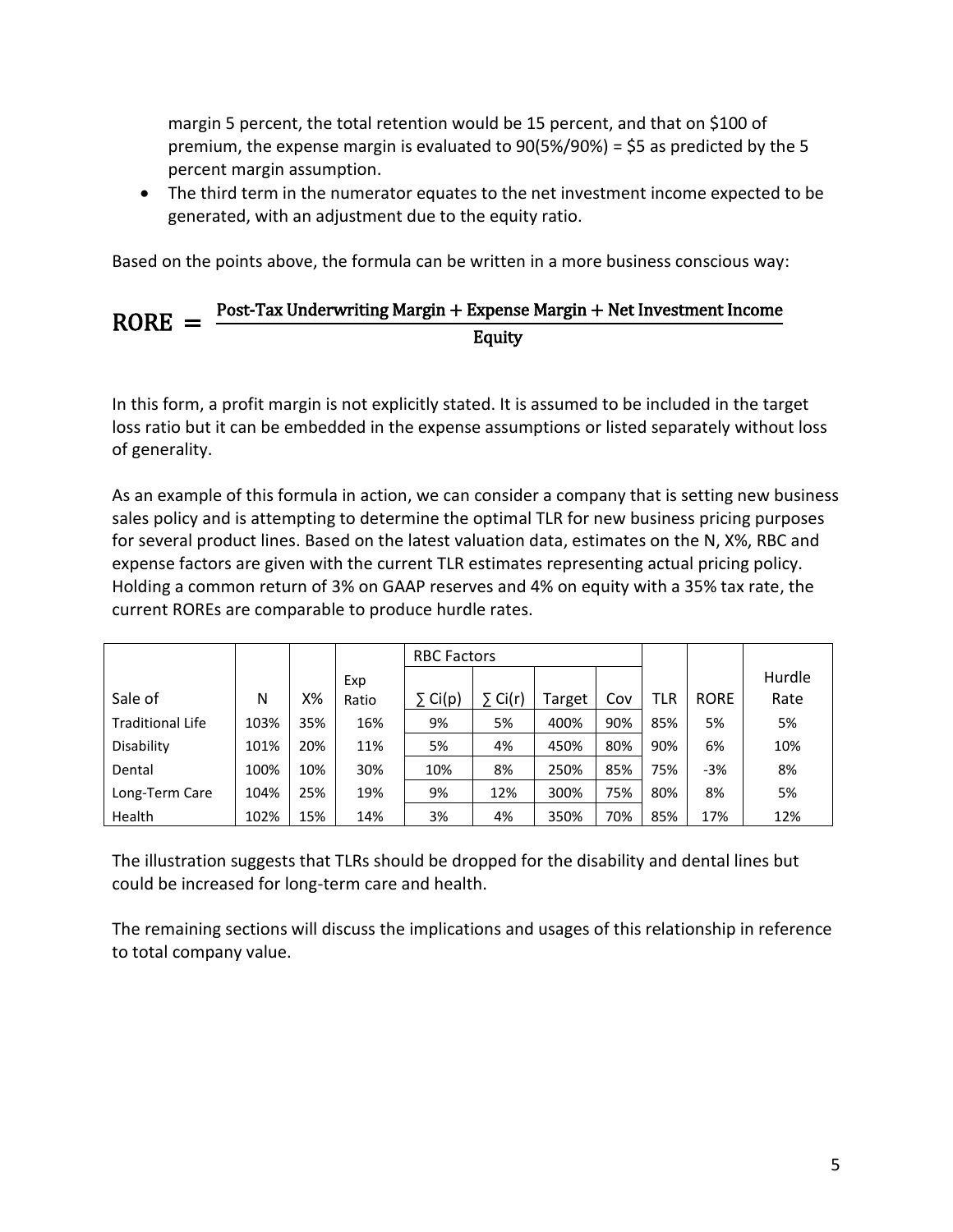At which point is the tradeoff between RORE and target RBC best balanced? The shape of the RORE curve suggests two things.

1. There is an ultimate level of RORE that can be achieved as the target is increased. This is evident when the domain of our sample calculation is expanded.



2. Since the RORE decrease is large when the target is increased above 100 percent and small when the target is large, there must be a point of inflection, where the tangent line to the curve has a slope of −1.



At this point of inflection, any decrease in the RBC target will lead to a larger increase in RORE than at higher target levels, due to a larger drop in equity than in AOI—and any increase in target levels will cause a lower decrease in the RORE than all points at previous target levels, indicating this point is the best balance between the forces pushing the RBC target up and down.

Since a company's cost of capital represents the hurdle rate the company must overcome before it can generate value and the interest rate that a company can borrow at is linked to its RBC ratio, there must be a connection between RORE and cost of capital.

A table mapping corporate debt rating to RBC level is an intermediate step to forming the link between RORE and cost of capital. This assumption of debt cost as a function of the RBC target set is key. Since we assume the company sets RBC targets to optimize RORE, the cost of capital is the sum of the debt cost plus equity cost of its financing activities.

Weighted Average Cost of Capital =  
\n
$$
\frac{D}{V}
$$
 × f(RBC Target) × (1 - Corporate Tax Rate) +  $\frac{E}{V}$  × Equity Cost,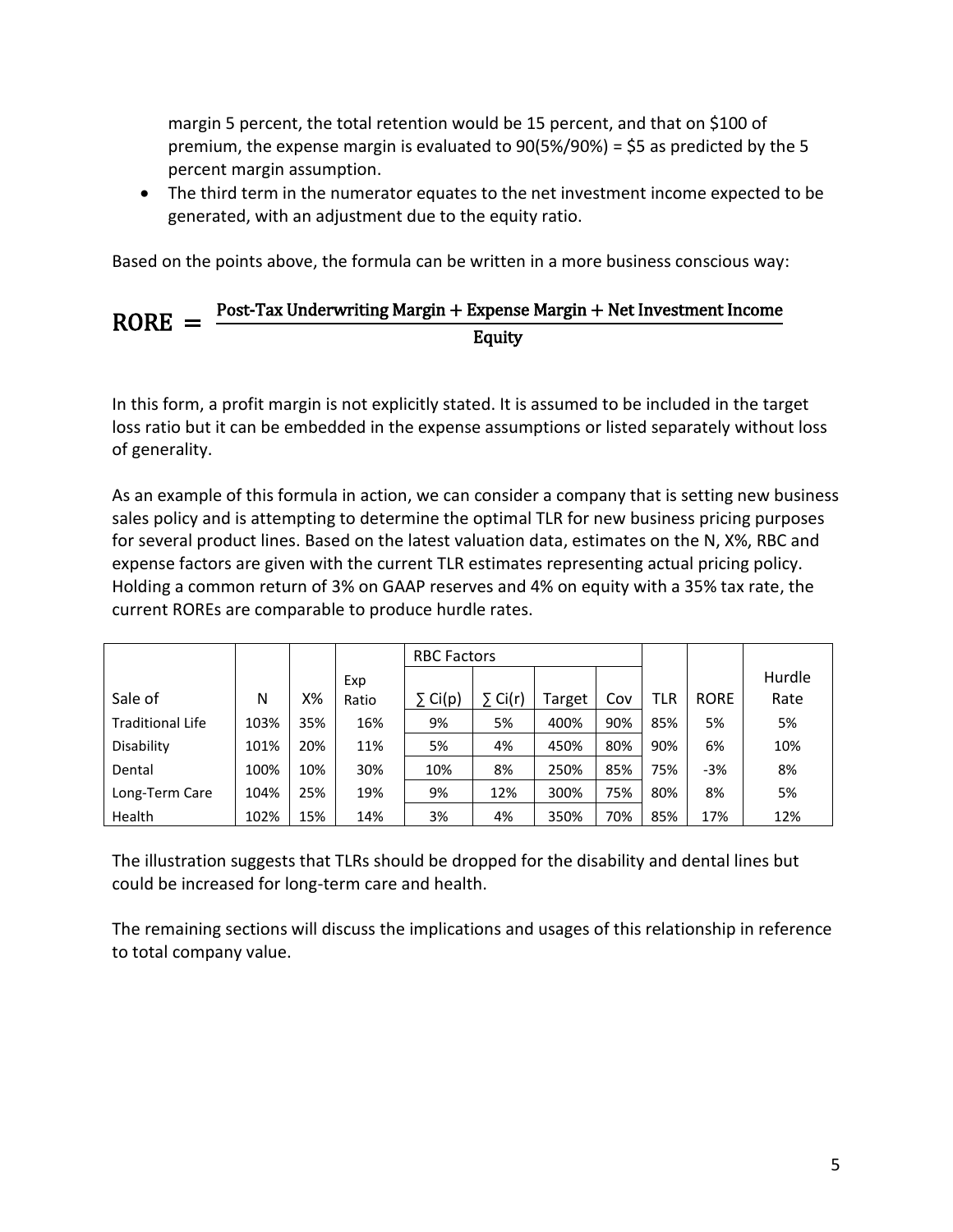where D/V is the percentage of the firm financed by debt and E/V is the percentage financed by equity.

For an example of this, if we associate credit ratings with debt costs as follows, a company can create a menu of costs of capital as determined by RORE and the underlying target RBC ratio.

| <b>RBC Band</b> | <b>Credit Rating Debt Cost</b> |      |
|-----------------|--------------------------------|------|
| 500-600%        | AAA                            | 1.5% |
| 400-500%        | AA                             | 2.0% |
| 300-400%        | BBB-A                          | 3.0% |
| 200-300%        | B-BB                           | 3.5% |
| 100-200%        | C                              | 4.0% |

For example, if the following company has an equity cost of 10 percent and a debt percentage of 60 percent, then the potential costs of capital per RORE and RBC target are seen below.

| <b>Target</b><br><b>RBC</b> | <b>RORE</b> | <b>Debt</b><br>Cost | COC  |
|-----------------------------|-------------|---------------------|------|
| 100%                        | 45%         | 4.0%                | 5.6% |
| 200%                        | 25%         | 3.5%                | 5.4% |
| 300%                        | 18%         | 3.0%                | 5.2% |
| 400%                        | 14%         | 2.0%                | 4.8% |
| 500%                        | 12%         | 1.0%                | 4.4% |

Given an RBC target, as determined by the need to optimize RORE, we can then derive the company's cost of capital.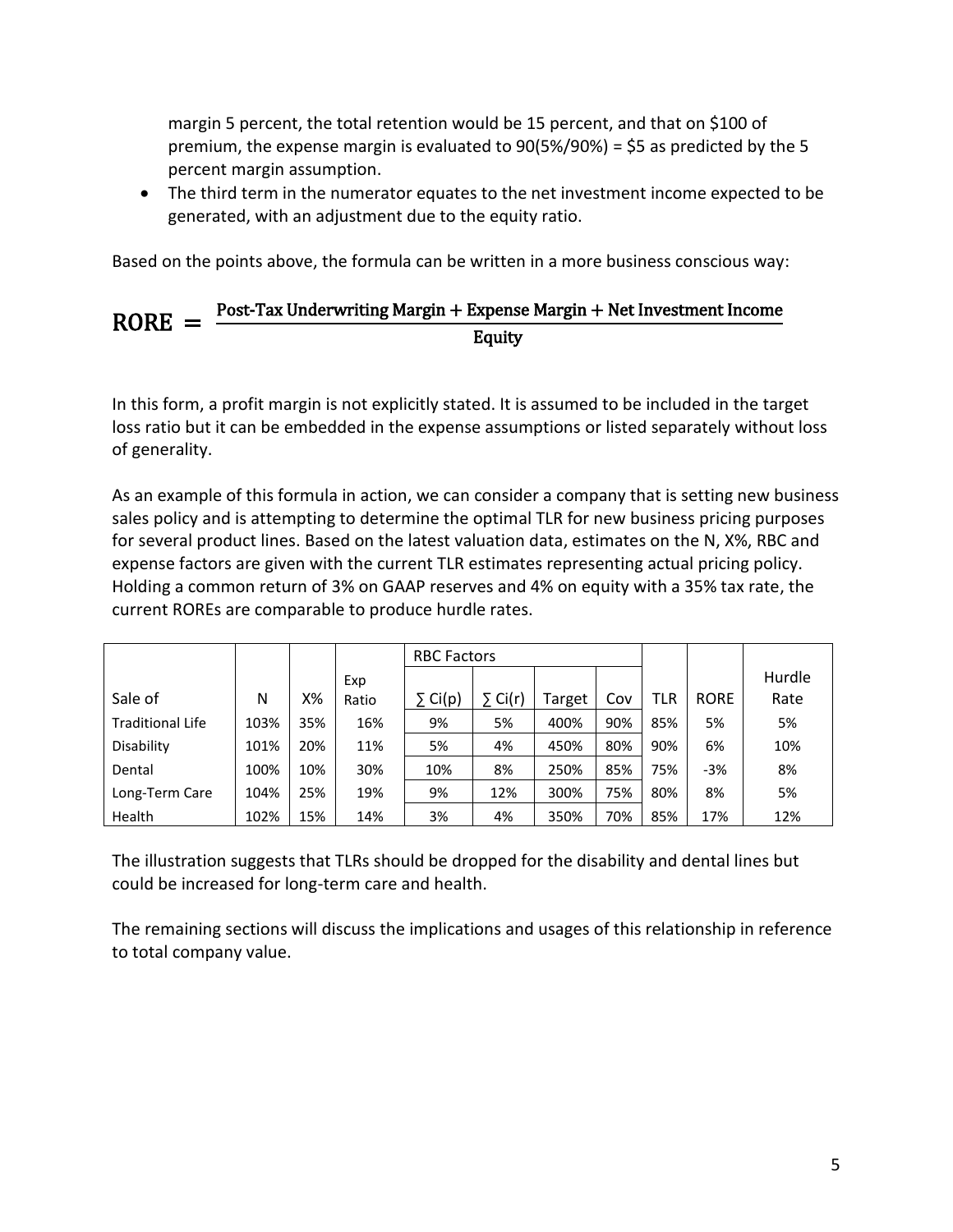### **4. RORE Decomposition**

Because the RORE metric has a clearly defined numerator and denominator connected to the financial statements, it is possible to decompose it several ways.

#### **Two-Factor Decomposition**

By interposing premium as the factor, we can decompose RORE into two components, gross margin and equity ratio:

> $RORE =$ Post-Tax AOI  $\frac{R \cdot \tan 110R}{(2 \cdot 10^{10})}$  = Post-Tax AOI  $\frac{1}{2}$  × Premium Equity

> > $=$  Gross Margin  $\times$  Equity Ratio

For a given product or company, the equity ratio is related to duration and is often managed to maintain little volatility at this level. Therefore a RORE ratio is highly correlated to a product's gross margin, which is a measure of the operating efficiency of the company or product.

#### **Three-Factor Decomposition**

We can additionally interpose assets as a factor in the decomposition:

 $RORE =$ Post-Tax AOI  $\frac{F}{E$ quity  $=$ Post-Tax AOI  $\frac{1}{2}$  × Premium Assets × Assets Equity

 $=$  Gross Profit Margin  $\times$  Asset Turnover Ratio  $\times$  Equity Multiplier

This is analogous to a classical DuPont analysis, with the gross margin representing operational efficiency, the premium-to-assets ratio representing the asset turnover ratio and assets-toequity ratio as the leverage in the balance sheet.

The goal is to, over time, track what is really changing in the company or product being analyzed beyond the overall changes in the ratio. It is possible to have higher gross margins but lower asset turnover to the extent that they cancel out and don't impact the overall RORE ratio, for instance.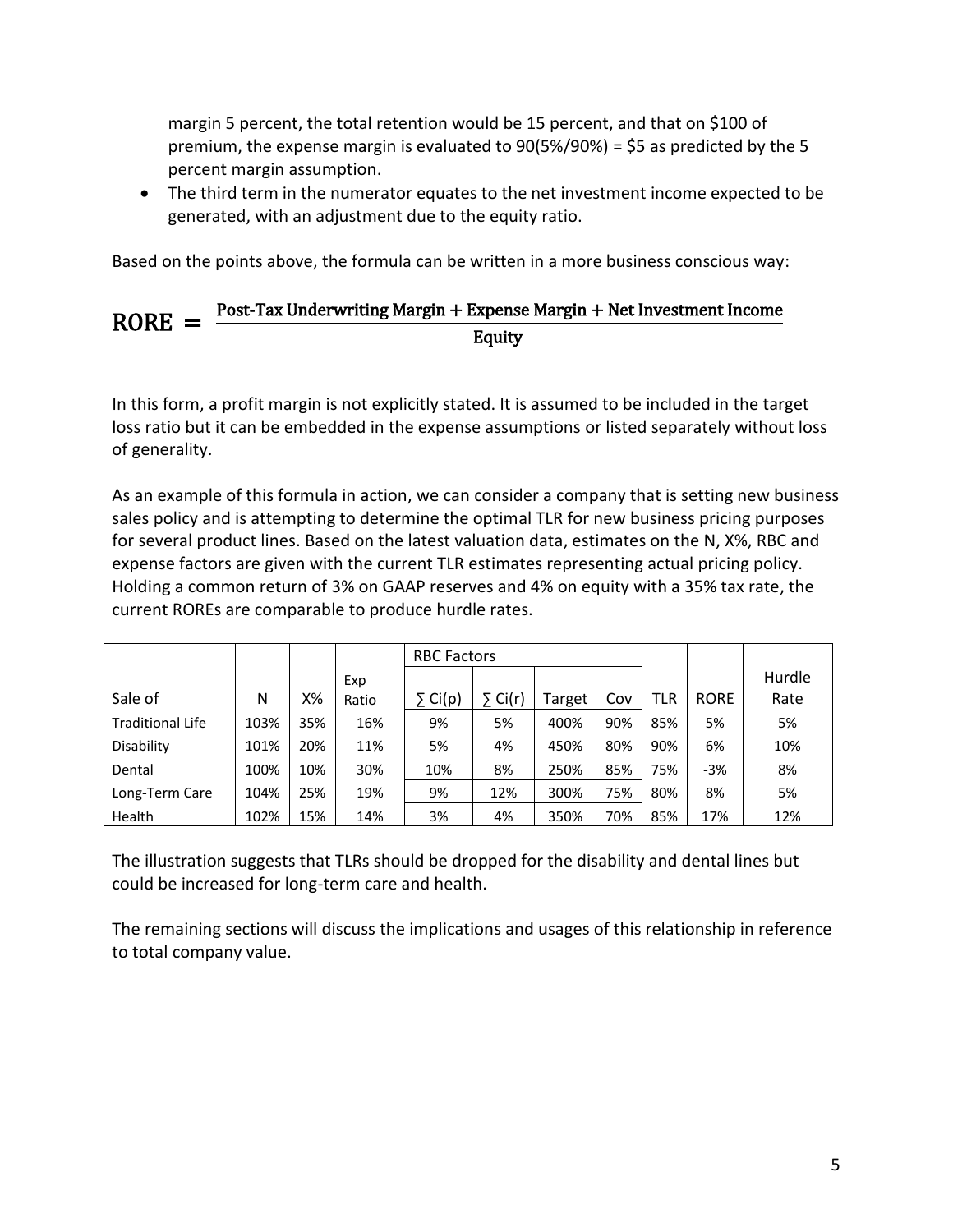# **5. Practical RORE Calculation**

The shortcut method above is a view of the particular product, case or company as of the time of calculation, assuming that current and future premiums will perfectly fund future liabilities. In reality, there can be reserve deficiencies in the aggregate or path-wise combined with the effects of rate increases and lapsation.

A detailed calculation of RORE requires

- Projecting lifetime premium, retention and expense factors to arrive at lifetime cash flows
- Performing a full reserve calculation on a GAAP and statutory basis
- Calculating the path-wise RBC and subsequent required equity at each point in time based on the premium and reserve projections
- Adding return on equity to cash flows in step 1 and removing corporate taxes
- Discounting the projected AOI and the average required equity back to time zero at a relevant hurdle rate and taking the quotient to arrive at the RORE

Note that since required equity is a balance sheet concept, it is necessary to calculate its value at the endpoints of the calculation's granularity. For instance, calculate required equity at the beginning and end of each month, take the average of the two to form the monthly average required equity then discount to time zero using a monthly rate of interest.

Also note that changes in GAAP reserves are a component of the AOI calculation in this version. The shortcut method considers the fully discounted GAAP reserve at time zero, at which all reserve changes over time sum to zero.

RORE is actually a species of internal rate of return (IRR) calculation using purely GAAP-based measurements for AOI and equity. One advantage of this is that this calculation is done in such a way as to eliminate erroneous IRR results due to repeated changes in the sign of the cash flows.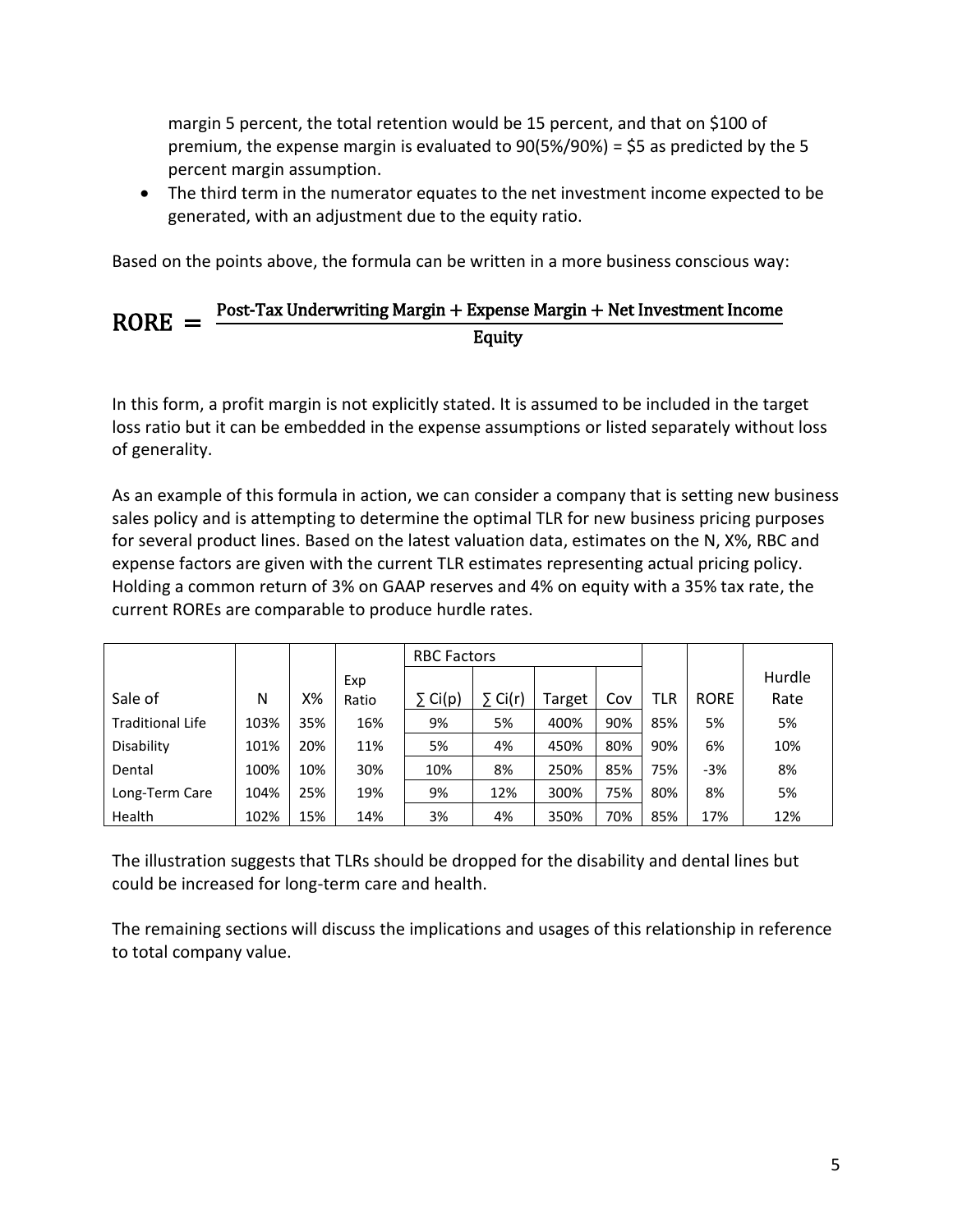## **6. Relationship to Parallel Risk Measures**

Required equity is built to satisfy the question of whether or not a company has enough capital on hand to satisfy rating agencies. It has the great advantage of simplicity in its calculation and utility in its applications; however, it only satisfies the need to measure basic risk at a single point in time. What about the need to satisfy risk management needs over time and under stress?

Many related metrics are available in relation to RORE, several of which are described below.

#### **Stressed Regulatory Capital (SRC)**

Will a company be able to keep its doors open during a crisis? Stressed capital is an addition to the required equity, which is a point estimate, which adds enough capital to cover short-term tail shocks that impact regulatory capital.

While RORE, IRR and stressed regulatory capital defined capital needs at a point in time, companies further build on them to produce capital estimates for long-term needs.

#### **Risk-Adjusted Capital (RAC)**

Will a company be able to pay claims over the long term? Risk-adjusted capital is calculated as a means to answer this question by defining a ratio of a company's total adjusted capital (TAC) that accounts for external and internal shocks which can impact the company's total value. It gauges company survival under various worst-case scenarios.

A company's TAC is derived from the GAAP balance sheet, typically by starting with shareholder's equity and removing items external to the core business, for example, dividends, good will, tax loss carry forwards, etc. Subsequent testing creates projected future balance sheets under stress scenarios to determine movements in the TAC and a measure of additional capital that must be held based on the calculation standard used.

There are many variations to the calculation structure; some companies chose **value at risk (VAR)**, others use an **economic capital (EC)** standard or other metric.

#### **Return on Risk-Adjusted Capital (RAROC)**

While RORE is a based on AOI, RAROC is a parallel metric using RAC as the denominator. The numerator of the RAROC calculation is the risk-adjusted operating income (RAOI) and is based on AOI but adjusted for expected credit losses and given a capital adjustment due to retaining interest on the new RAC denominator.